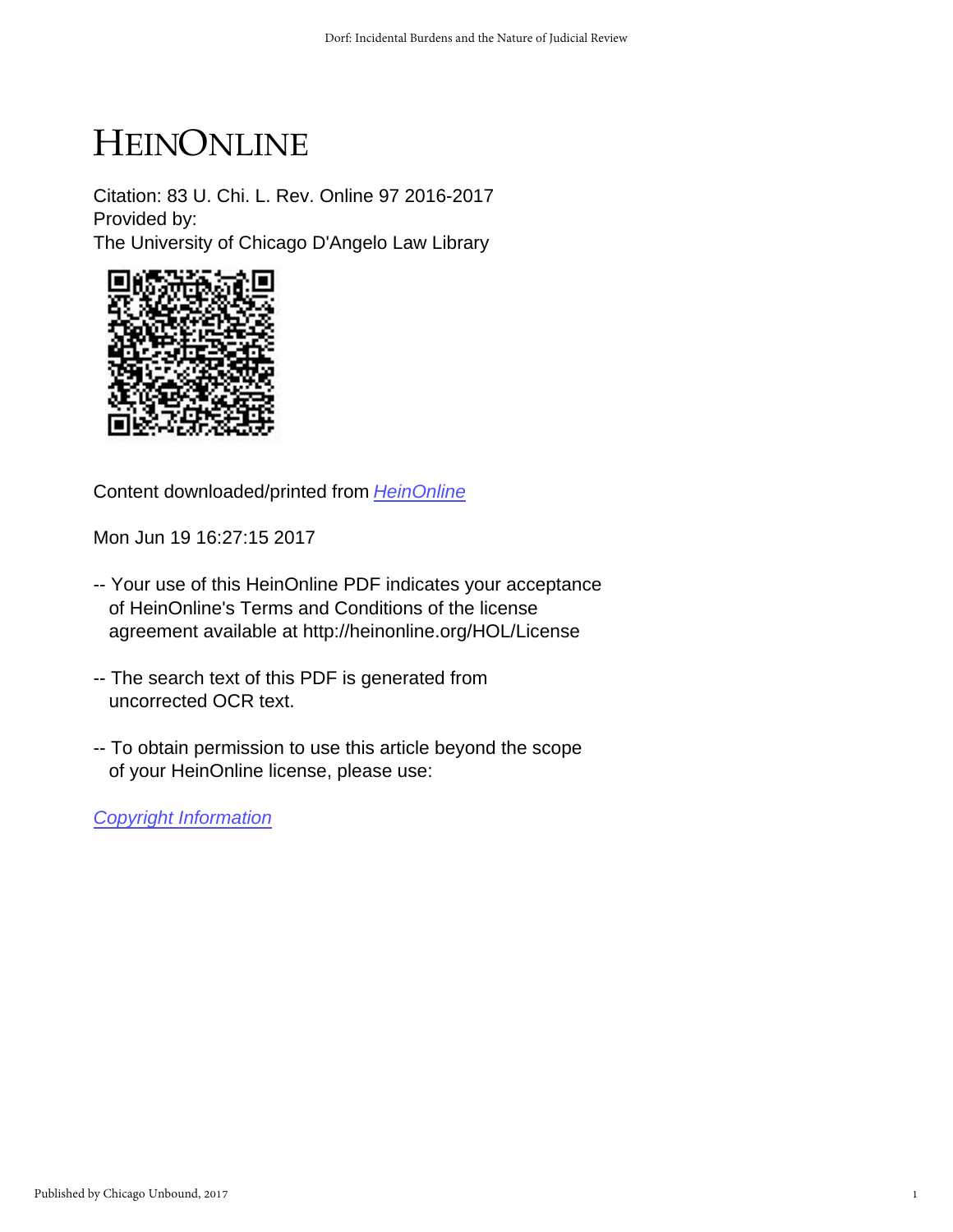**A** Response to Joseph Blocher and Darrell **A.H.** Miller, *What Is Gun Control? Direct Burdens, Incidental Burdens, and the Boundaries of the Second Amendment,* **83 U Chi** L Rev **295 (2016).**

*Michael C. Dorft*

### **INTRODUCTION**

Professors Joseph Blocher and Darrell Miller deserve enormous credit for identifying a heretofore largely unrecognized problem. They explain that common-law doctrines and general statutes that are not instances of conventional gun control can nonetheless be applied in ways that limit the freedom to own, possess, and use firearms.<sup>1</sup> They ask: "Does the Second Amendment apply to civil suits for trespass, negligence, and nuisance? Does the Amendment cover gun-neutral laws of general applicability like assault and disturbing the peace?"2 More broadly, should the application of such doctrines and laws trigger Second Amendment scrutiny? Blocher and Miller offer a framework for thinking about an important set of unresolved questions.

Blocher and Miller accomplish three goals: **(1)** they demonstrate the scope of the problem **by** identifying a wide range of doctrines and laws that could be said to infringe the Second Amendment, depending on how the courts approach incidental burdens;3 (2) they list and elaborate factors that could be used to

**3 Id** at **303-23.**

t Robert **S.** Stevens Professor of Law, Cornell University Law School. Emily Rector provided excellent research assistance.

<sup>1</sup>**See** Joseph Blocher and Darrell **A.H.** Miller, *What Is Gun Control? Direct Burdens, Incidental Burdens, and the Boundaries of the Second Amendment,* **83 U** Chi L Rev **295,** 303-04 (2016). I refer to "firearms" (or sometimes "guns") as the objects protected **by** the Second Amendment, because most cases involving the Amendment involve firearms. **By** this shorthand, **I** do not mean to take a position on what other arms it protects. **See** *Caetano uMassachusetts,* No **14-10078,** slip opinion at 1-2 **(US** Mar 21, 2016) (per curiam) (reversing a state court's determination that stun guns are not protected, as its reasoning was inconsistent with *District of Columbia u Heller,* 554 **US 570 (2008),** without deciding whether the Second Amendment protects stun guns).

<sup>2</sup>Blocher and Miller, **83 U** Chi L Rev at **295** (cited in note **1).**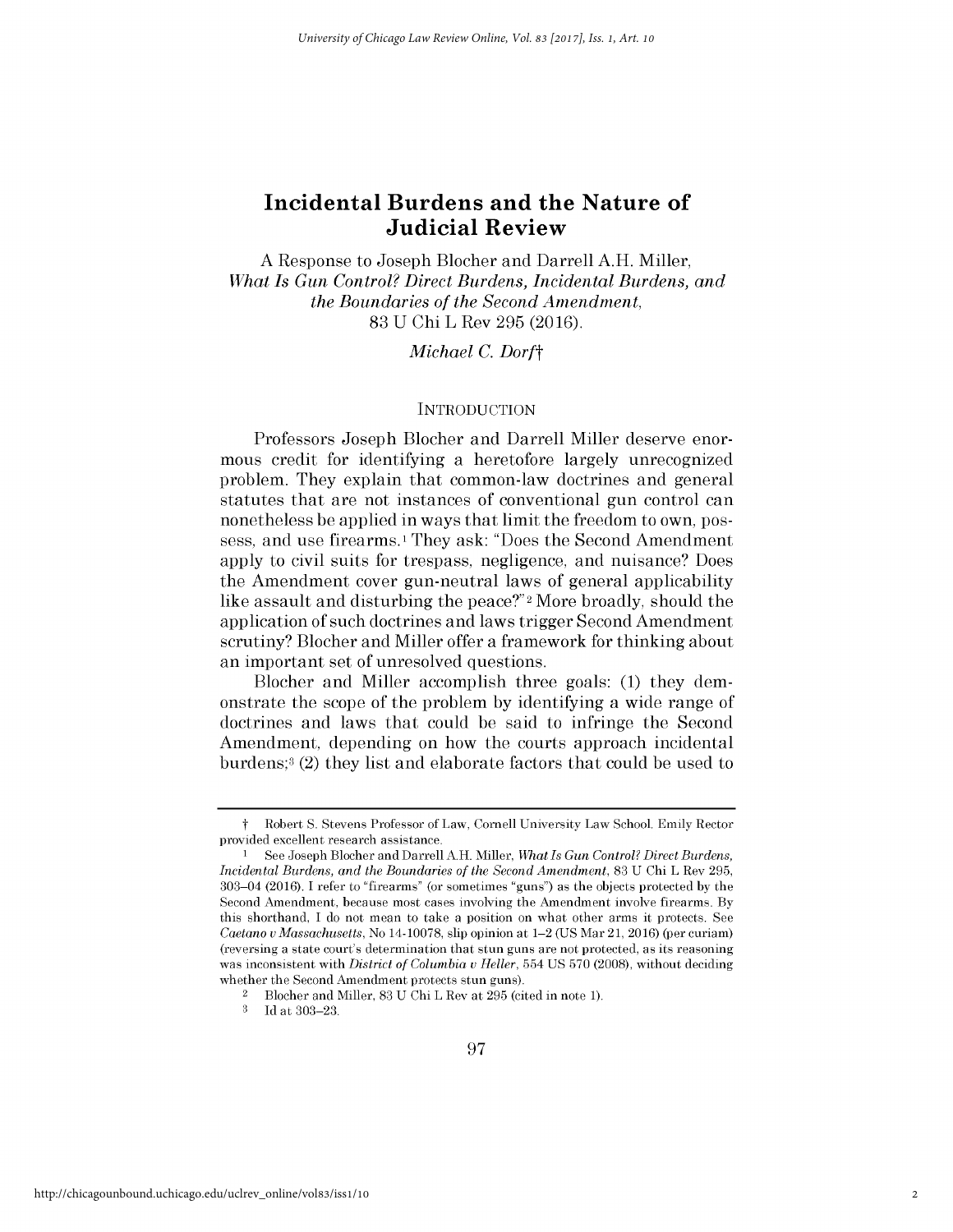# *The University of Chicago Law Review Online* **98 [83:97**

sort between incidental burdens that trigger Second Amendment scrutiny and those that do not;4 and **(3)** they describe various purposes that the Second Amendment might serve, because they understand that the question whether any particular doctrine or law should be understood to infringe the Second Amendment is partly a normative question that cannot be answered without reference to the Amendment's purposes.<sup>5</sup>

Blocher and Miller also shed new light on the general relation between rights and rules. Their analysis has potential implications for legal doctrines concerning incidental burdens on other rights, such as religion, speech, and equal protection. Their analysis also could bear on doctrines that they do not discuss, such as when litigants can succeed in facial challenges to the constitutionality of laws. Most fundamentally, Blocher and Miller point to a gap in constitutional law and legal theory: we do not have a good account of what constitutes a "law" that might infringe a right.

This Essay has three goals of its own. Part **I** is a compliment disguised as a quibble. In responding to Blocher and Miller's characterization of my own analysis of incidental burdens, **I** note that their article is an important contribution to the literature on the Second Amendment as a whole, not just incidental burdens thereon. Part II notes an important distinction between other rights that might be incidentally burdened **by** general laws-especially speech, religion, and equal protection-and the Second Amendment right to own, possess, and use firearms. Each of the former has a strong equality component. That difference might lead one to conclude that direct burdens on these other rights ought to trigger greater scrutiny than direct burdens on Second Amendment rights. Part **III** explains how Blocher and Miller have identified what ought to be, but is not yet, a central concern of jurisprudence: when and how to pick out a particular legal obligation from the entire legal corpus and call that particular obligation a distinct law.

### **I.** DIRECT **BURDENS ON SECOND AMENDMENT** RIGHTS

Professors Blocher and Miller build on an article **I** wrote about incidental burdens two decades ago. There, **I** argued that laws that do not target fundamental constitutional rights can

 $\frac{4}{5}$  Id at 323-47.

**<sup>5</sup> Id** at 347-54.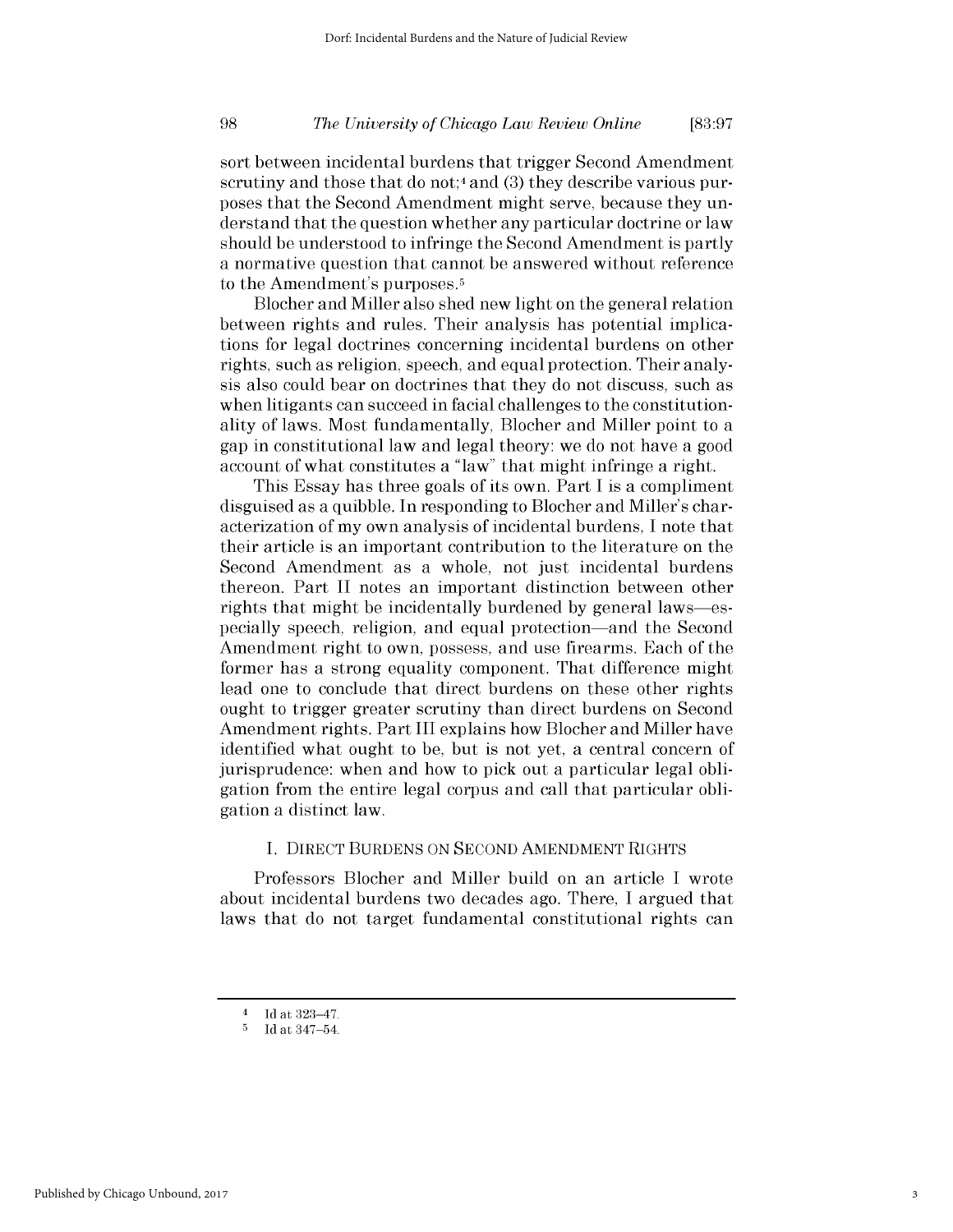nonetheless seriously infringe such rights in particular circumstances.<sup>6</sup>**I** proposed that, in general, even such formally rightsneutral laws ought to be subjected to heightened scrutiny when they impose substantial incidental burdens on fundamental rights.7 **I** am grateful to Blocher and Miller for characterizing my article as "insightful."8 However, **I** quibble with their contention that my favored approach runs counter to the Supreme Court's treatment of incidental burdens on Second Amendment rights when those burdens are supported by history and tradition.<sup>9</sup>

**My** proposed framework was not *simply* a substantiality threshold. **I** also conceded that any sensible approach to incidental burdens can be only partly transsubstantive. How far to go in protecting rights against incidental burdens, **I** wrote, will *"require substantive interpretation of the relevant constitutional rights." 10* Blocher and Miller make the same point. They explain that whether any particular incidental burden on an asserted Second Amendment right ought to trigger Second Amendment scrutiny should depend on the underlying purpose(s) of the Second Amendment.<sup>11</sup>

Moreover, my argument was largely normative. **I** recognized that positive law in the areas **I** analyzed-speech, religion, and equality-did not fully conform to my proposed framework. 12 The fact that the Second Amendment doctrine propounded in *District of Columbia v Hellerl3* also does not fully fit the framework **I** proposed does not show that the framework is normatively mistaken.

Even as a purely descriptive matter, *Heller* cannot contradict my approach because *Heller* involved a direct burden, not an incidental one. In providing assurances that ostensibly "longstanding" regulations of firearms would remain valid, the Court clearly had in mind direct regulations of firearms possession as such.<sup>14</sup>

**<sup>6</sup>**See Michael **C.** Dorf, *Incidental Burdens on Fundamental Rights,* **109** Harv L Rev **1175, 1176-79 (1996)** ("[L]aws having the incidental effect of substantially burdening fundamental rights to engage in primary conduct should **be** subject to heightened scrutiny.").

**<sup>7</sup>** See id at **1232-33.**

**<sup>8</sup>**Blocher and Miller, **83 U** Chi L Rev at 340 (cited in note **1).**

**<sup>9</sup> See** id at **339.**

**<sup>10</sup>**Dorf, **109** Harv L Rev at **1251** (cited in note **6).**

**<sup>11</sup>**Blocher and Miller, **83 U** Chi L Rev at 340, **347-55** (cited in note **1).**

<sup>12</sup>**See** Dorf, **109** Harv L Rev at **1232-33, 1251** (cited in note **6)** (acknowledging that the relevant case law was "riddled with inconsistencies and exceptions").

**<sup>13</sup>**554 **US 570 (2008).**

<sup>14</sup> **See** id at **626-27** (disclaiming any intention "to cast doubt on longstanding prohibitions on the possession of firearms **by** felons and the mentally ill, or laws forbidding the carrying of firearms in sensitive places such as schools and government buildings, or laws imposing conditions and qualifications on the commercial sale of arms").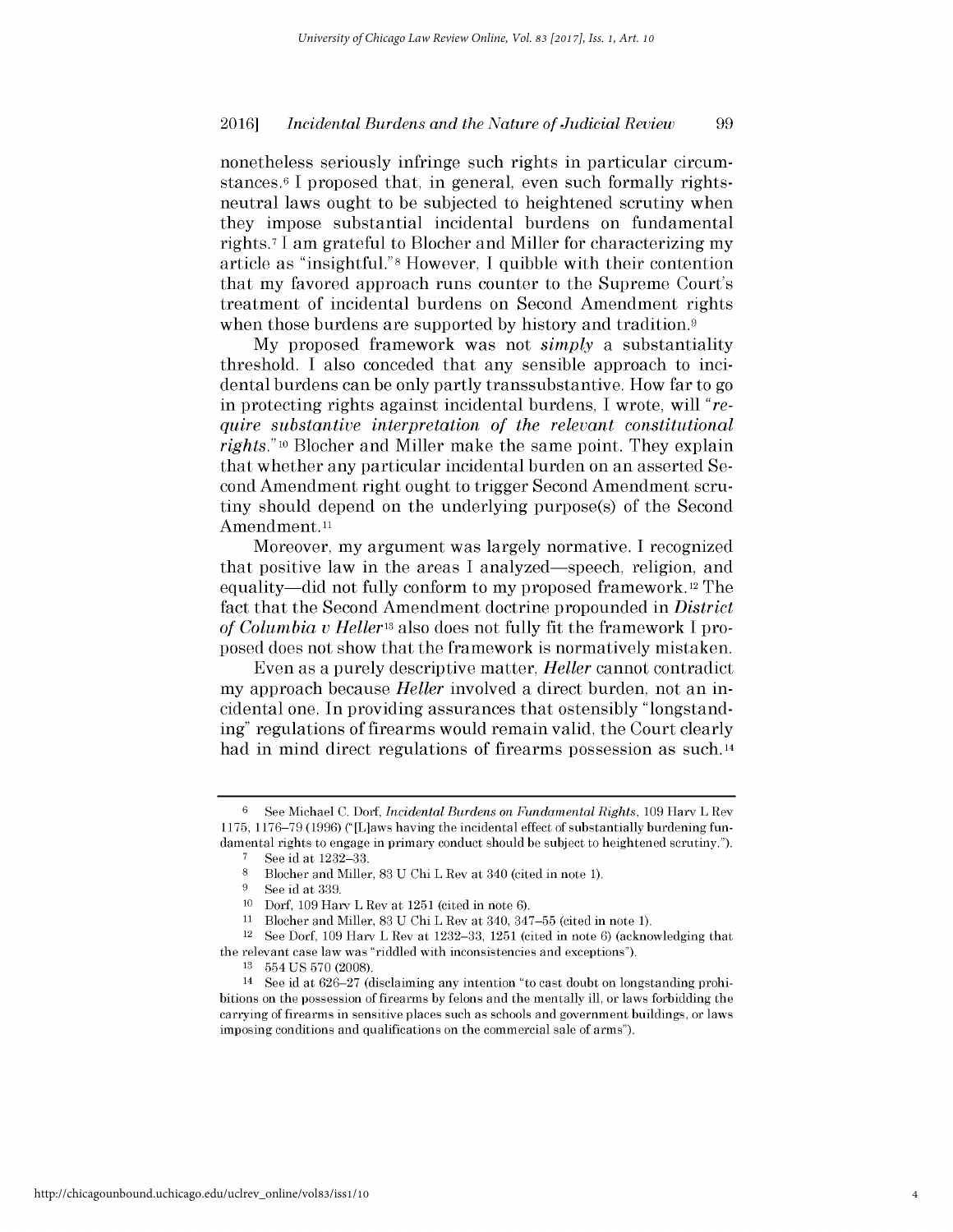#### **100** *The University of Chicago Law Review Online* **[83:97**

Blocher and Miller make an important point in observing that incidental burdens on Second Amendment rights that arise from the application of longstanding common-law doctrines might similarly be treated as triggering no Second Amendment scrutiny in virtue of the history and tradition of these common-law doctrines. But that observation does not contradict the framework **I** offered twenty years ago, because it is not an observation about incidental burdens as such. **If** the pedigree of a restriction means that the right it is alleged to infringe "just does not show **Up," 15** then the right does not show up for direct or incidental burdens.

Putting aside my own defense,16 note how much of what Blocher and Miller have to say bears on direct burdens on Second Amendment rights. In articulating the uneasy role of history and tradition in validating exceptions to the Second Amendment, they speak to the kinds of direct burdens most likely to be challenged on Second Amendment grounds-laws restricting who may possess firearms<sup>17</sup> and putting certain places off-limits to those who possess firearms.18

Likewise, the choice among various rationales for the Second Amendment right will have implications for the validity of direct burdens on the Second Amendment. For example, Blocher and Miller suggest that notwithstanding the Supreme Court's focus on individual self-defense in *Heller and McDonald v City of Chicago, Illinois,19* the insurrectionist justification for the Second Amendment remains viable.<sup>20</sup> That suggestion runs counter to

**<sup>15</sup>**Blocher and Miller, **83 U** Chi L Rev at **296** (cited in note **1),** quoting Frederick Schauer, *The Boundaries of the First Amendment: A Preliminary Exploration of Constitutional Salience,* **117** Harv L Rev **1765, 1769** (2004).

<sup>&</sup>lt;sup>16</sup> Perhaps my response is overly defensive. Blocher and Miller say only that treating even very substantial incidental burdens on Second Amendment rights as triggering no Second Amendment scrutiny "seems to run counter to the approach" **I** proposed. Blocher and Miller, **83 U** Chi L Rev at **339** (cited in note **1).**

**<sup>17</sup>**See, for example, *United States v Meza-Rodriguez,* **798 F3d** 664, **673** (7th Cir **2015)** (upholding a statute prohibiting firearms possession **by** undocumented immigrants); *United States v Yancey,* 621 **F3d 681, 687** (7th Cir 2010) (upholding a statute prohibiting possession of a firearm **by** unlawful drug users); *United States v Skoien, 614* **F3d 638, 639,** 645 (7th Cir 2010) (en banc) (upholding a statute forbidding persons convicted of a domestic violence misdemeanor from possessing firearms, as applied to a recidivist who had been arrested for possessing guns while on probation).

**<sup>18</sup>See,** for example, *Bonidy v United States Postal Service,* **790 F3d** 1121, **1122-23, 1129** (10th Cir **2015)** (upholding a regulation prohibiting firearms on **USPS** property); *GeorgiaCarry.org, Inc v Georgia,* 687 **F3d** 1244, 1248-49, 1264 **(11th** Cir 2012) (upholding a firearms restriction in places of worship); *Nordyke v King,* 681 **F3d** 1041, 1044 (9th Cir 2012) (en banc) (upholding an ordinance prohibiting possession of firearms on county property).

**<sup>19</sup>561 US 742 (2010).**

<sup>20</sup> Blocher and Miller, **83 U** Chi L Rev at **350-52** (cited in note **1).**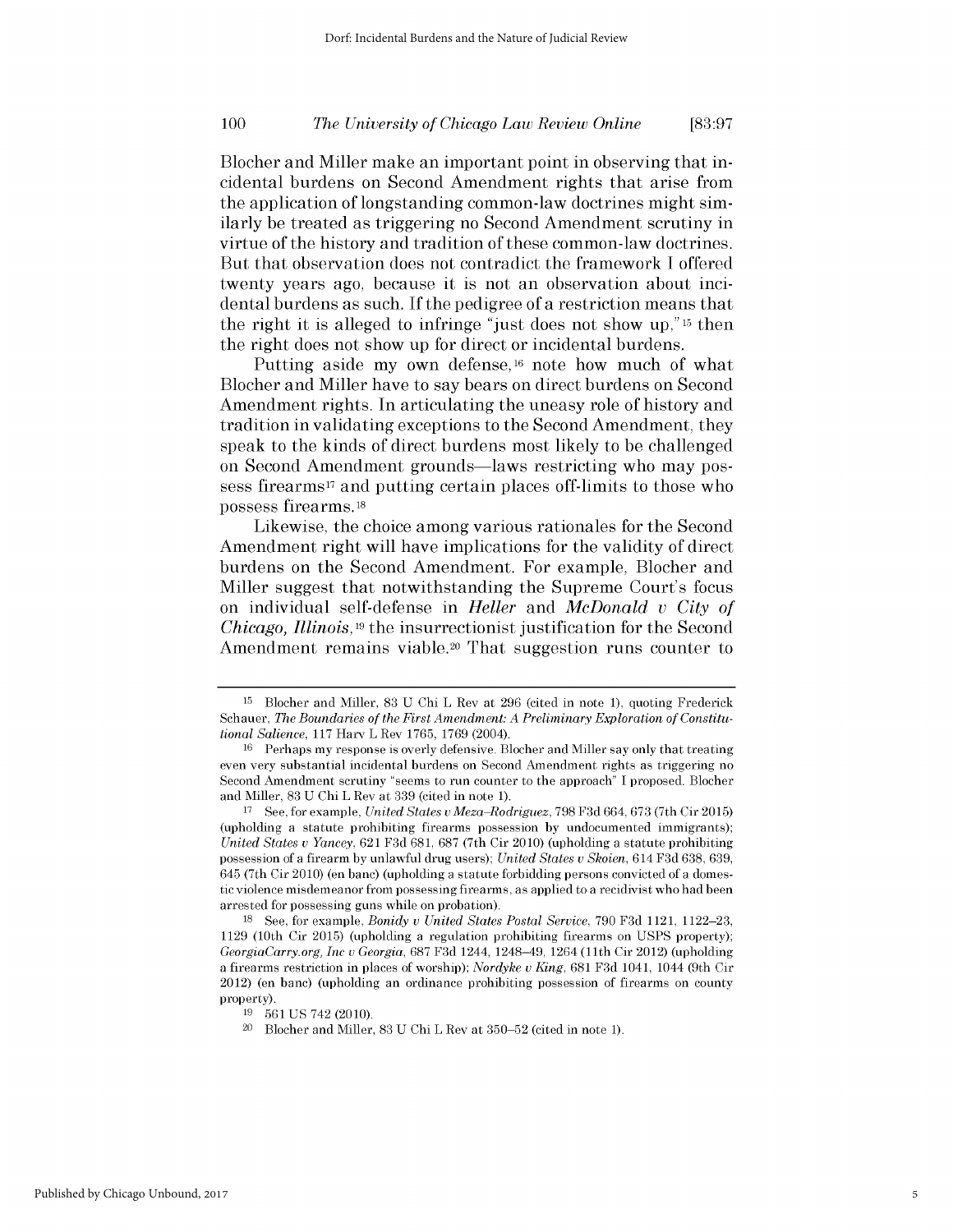conventional wisdom, which holds that the militia movement in the 1990s discredited insurrectionism.21 Yet the suggestion **is** plausible and, **if** the insurrectionist strand of Second Amendment theory were accepted **by** the courts, could have important doctrinal consequences.

Consider laws restricting the number of firearms an individual may own, possess, or purchase.22 **If** the Second Amendment serves to protect only a right of individual self-defense, then numerical limits are likely valid. **A** person does not need more than one or two firearms to defend herself. However, **if** the Second Amendment serves insurrectionist purposes, then it arguably protects a right to stockpile weapons for a confrontation with the government.

**<sup>I</sup>**do not mean to suggest that the Second Amendment should be construed to protect a right to insurrection, or that even **if** one acknowledges its insurrectionist roots one must also concede that any particular laws limiting the stockpiling of weapons should be held unconstitutional. Nor do Blocher and Miller. **My** point here is simply this: their observation that the purpose(s) served **by** the Second Amendment affects how the Amendment should be construed is at least as important for the analysis of direct burdens as for the analysis of incidental ones.

# **II. DOES** THE **SECOND AMENDMENT HAVE AN EQUALITY COMPONENT?**

Professors Blocher and Miller chiefly **bill** their article as a contribution to the literature on incidental burdens, and it is a major one. They explicitly raise important questions about when the application of firearms-neutral common-law doctrines and statutes could be regarded as infringing Second Amendment rights.23 **If,** say, a law requiring bullets to be stored separately from guns implicates the Second Amendment, then perhaps the application of a general negligence principle to impose liability on a gun owner for death or injury caused **by** leaving his gun unsecured also implicates the Second Amendment. At least when the same act—storing a loaded gun, in this example—gives rise to liability, there is some need to explain why it matters whether that

<sup>21</sup> See, for example, Reva B. Siegel, *Dead or Alive: Originalism as Popular Constitutionalism in* Heller, 122 Harv L Rev **191,** 226-32 **(2008).**

<sup>22</sup>See, for example, **Md** Pub Safety Code Ann *§* **5-128(b)** (permitting each individual only one firearm purchase every thirty days); **NJ** Stat Ann *§* 2C:58-3(i) (permitting each individual only one handgun purchase every thirty days).

**<sup>23</sup>**Blocher and Miller, **83 U** Chi L Rev at **303-23** (cited in note **1).**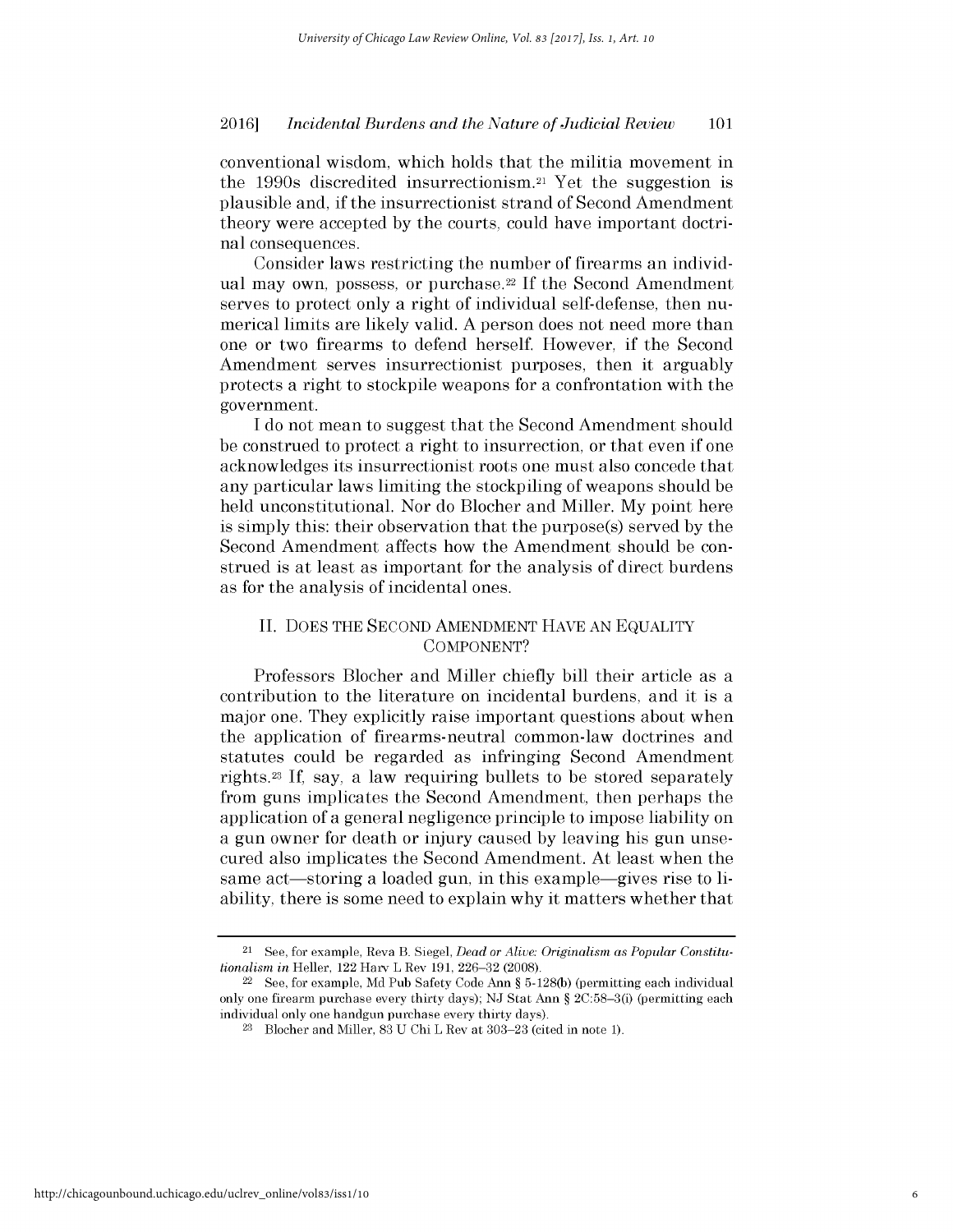liability arises out of a firearm-specific rather than a firearmneutral law or doctrine. After all, from the gun owner's perspective, the consequences are the same. Indeed, depending on the size and nature of liability, the incidental burden may be more substantial than the direct one.<sup>24</sup>

# **A.** Floodgates

**Why,** then, do most direct burdens on rights automatically trigger judicial scrutiny, whereas the application of judicial scrutiny based on incidental burdens is controversial? As **I** have previously noted, one answer is "a floodgates concern. Nearly every law will, in some circumstances, impose an incidental burden on *some right."25* Accordingly, the Supreme Court has sometimes offered the fear of litigation as a reason to disregard incidental burdens on rights.

For example, in justifying the proposition that disparate **im**pact on members of a racial minority group does not **by** itself constitute a prima facie equal protection violation, the Court in *Washington v Davis26* worried that a contrary rule "would be far reaching and would raise serious questions about, and perhaps invalidate, a whole range of tax, welfare, public service, regulatory, and licensing statutes."27 Likewise, in treating incidental burdens on the free exercise of religion as not implicating the First Amendment in the **1990** peyote case, the Court worried that a contrary rule "would open the prospect of constitutionally required religious exemptions from civic obligations of almost every conceivable kind."28

Yet the claim that treating incidental burdens on constitutional rights as infringing those rights will lead to a flood of litigation is empirical. The claim may or may not be true in different contexts. Moreover, the floodgates claim is falsifiable. In both the equal protection and the free exercise contexts we have statutory

<sup>24</sup> See Dorf, **109** Harv L Rev at **1177** (cited in note **6)** ("Direct burdens can **be** trivialfor example, a one-penny tax on newspapers that publish editorials critical of the government-whereas conversely, incidental burdens can **be** extremely harsh-for example, applying a prohibition against wearing headgear in the military to an Orthodox Jew.").

**<sup>25</sup>Id** at **1178.**

**<sup>26</sup>**426 **US 229 (1976).**

**<sup>27</sup>Id** at 248.

**<sup>28</sup>***Employment Division, Department of Human Resources of Oregon v Smith,* 494 **US 872, 888 (1990).**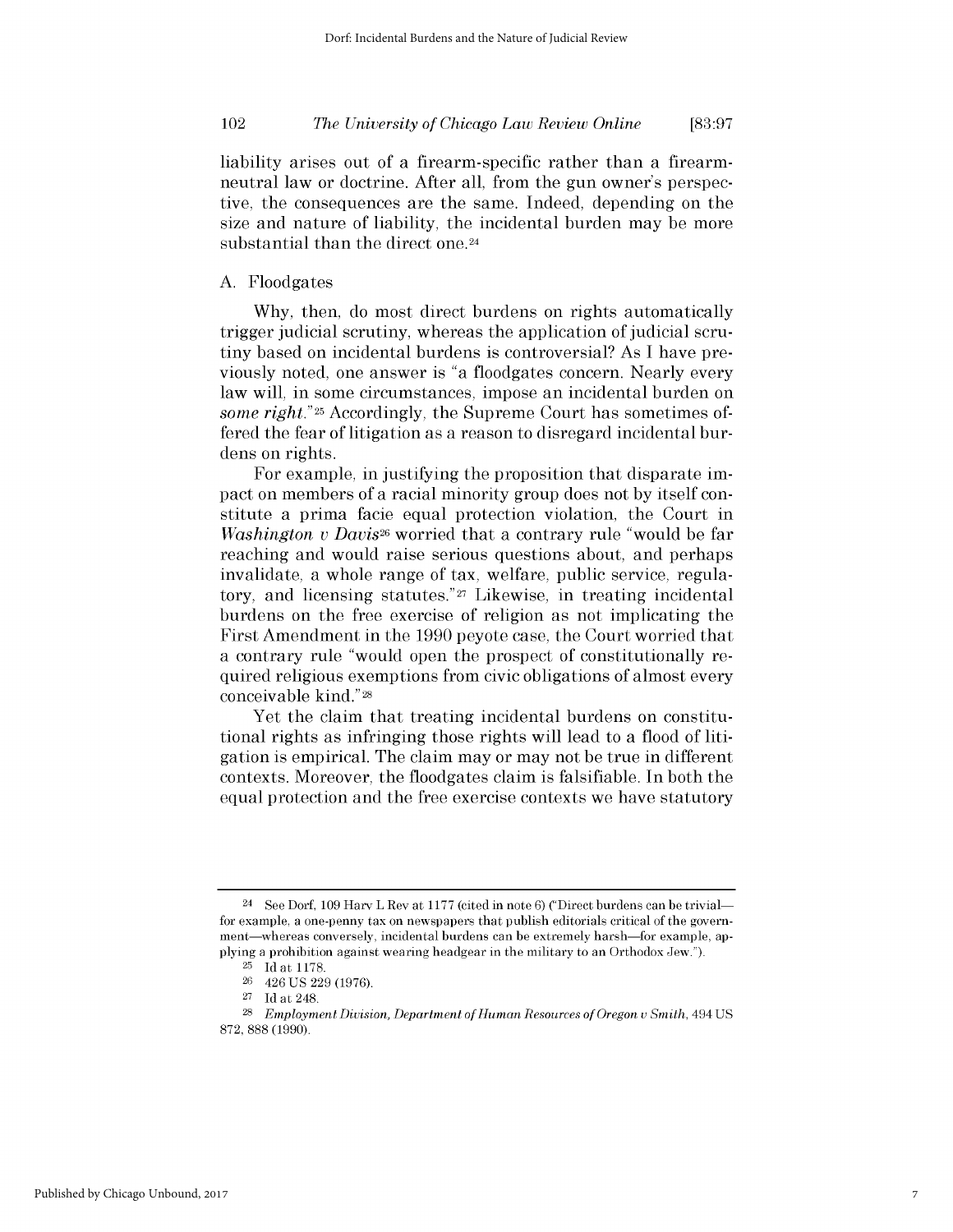regimes that take incidental burdens seriously.29 The courts have not been overrun with such claims.

To be sure, recent cases involving religious exceptions are controversial. However, the controversy mostly concerns how broadly or narrowly to construe religious freedom and what counts as a compelling interest. Should corporations be able to assert religious freedom claims, as the Supreme Court held in *Burwell v Hobby Lobby Stores, Inc?30* Do religious claimants make out prima facie claims that their religious exercise is "substantially burden[ed]" merely **by** asserting that compliance with a law would be sinful, as the plaintiffs in *Zubik v Burwell3i* argued?32 Do states and localities have a compelling interest in combating anti-**LGBTQ** discrimination sufficient to override the state religious freedom claims of bakers, photographers, and florists? In none of these examples is the main argument for striking the balance against the claim of religious freedom a concern about the *volume* of litigation. Accordingly, skepticism about broad protection for religious freedom against incidental burdens does not vindicate the floodgates concern as such.

The floodgates concern is not necessarily trivial, but it **is** merely one factor that courts and legislators could legitimately consider in deciding whether and how to recognize any particular right against incidental burdens. The risk of a flood of litigation does not warrant the sorts of categorical dismissals of incidental burden claims that sometimes appear in the case law.

### B. Direct Burdens and Singling Out

**If** not floodgates, then what justifies treating incidental burdens differently from direct burdens? In some areas the doctrine could be driven **by** the view that direct burdens pose the special

**<sup>29</sup>**The Court in *Davis* acknowledged the disparate impact test for statutory claims of employment discrimination under Title VII of the 1964 Civil Rights Act, but declined to treat the Constitution as requiring the same approach. *Davis,* 426 **US** at 246-48. Congress responded to the *Smith* decision with the Religious Freedom Restoration Act of **1993** (RFRA), Pub L No 103-141, **107** Stat **1488,** codified at 42 **USC** *§* **2000bb** et seq, and twentyone states have similar regimes. **See** Sophia Martin Schechner, Note, *Religion's Power over Reproductive Care: State Religious Freedom Restoration Laws and Abortion,* 22 Cardozo **J** L **&** Gender **395, 397,** 406 (2016).

**<sup>30</sup>**134 **S** Ct **2751, 2785** (2014) (holding that a government mandate, "as applied to closely **held** corporations, violates RFRA").

**<sup>31</sup>**Nos 14-1418, 14-1453, 14-1505, **15-35, 15-105, 15-119,** and **15-191,** slip op **(US** May 16, 2016).

**<sup>32</sup>See Reply** Brief of Petitioners, *Southern Nazarene University v Burwell,* No **15- 119, \*1 (US filed** Oct **13, 2015)** (available on Westlaw at **2015** WL **6083219)** (consolidated with *Zubik).*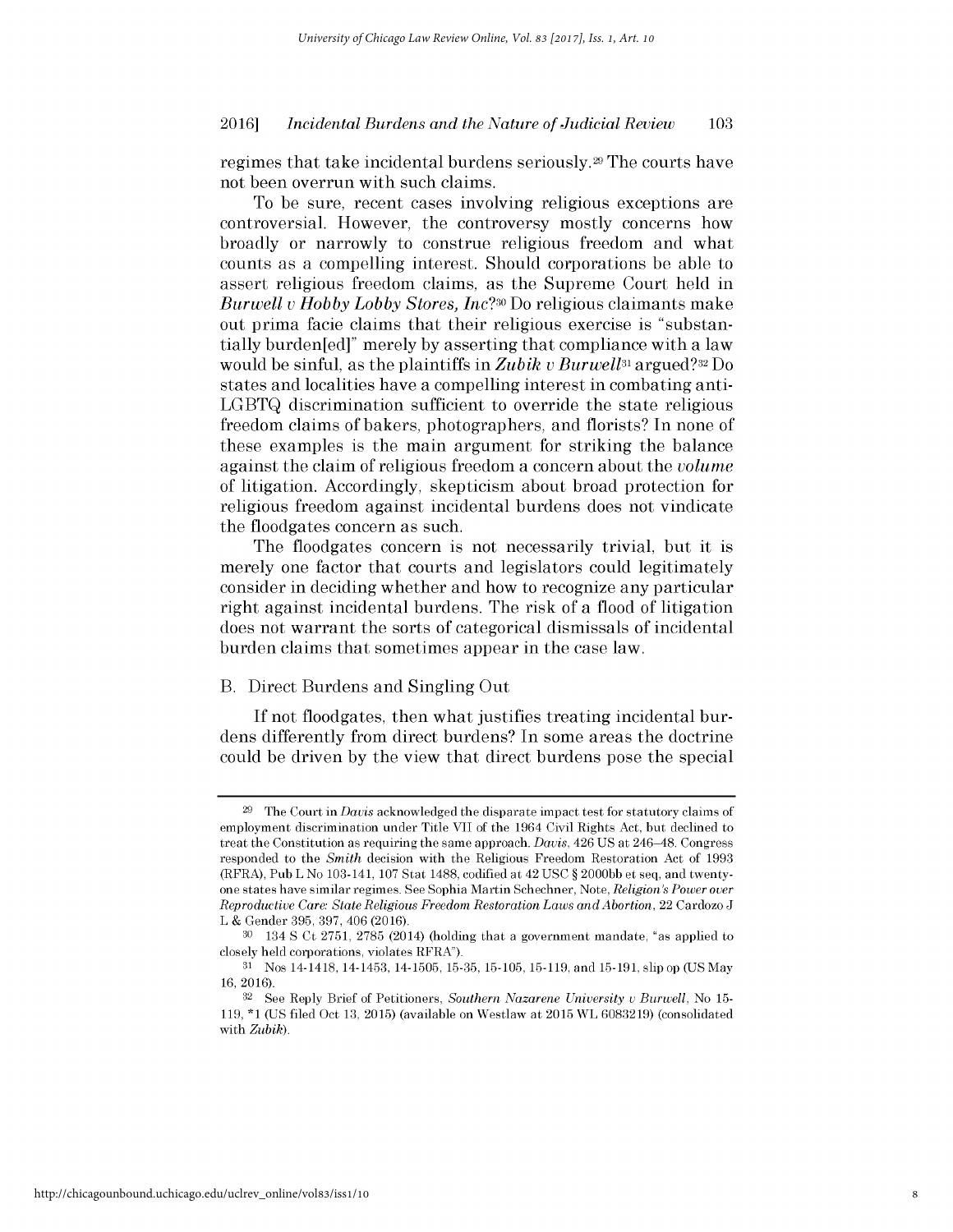# *The University of Chicago Law Review Online* 104 **[83:97**

harm of singling out. This harm is easiest to perceive in equal protection cases. **By** its very nature, an equality claim asserts that some burden or benefit has been distributed unevenly. In the equal protection context, incidental burden claims are disparate impact claims. When the courts reject disparate impact as the basis for equal protection liability, they reason that a law with a disparate impact does not, simply **by** virtue of the disparate **im**pact, single people out based on an illicit criterion. **A** successful equal protection claim requires showing that the government's adoption of a policy disadvantaging a particular group was "because of, not merely in spite of, its adverse effects upon" that group. <sup>33</sup>

One can disagree with the constitutional doctrine refusing to treat disparate impact as itself actionable, yet still recognize the force of the Court's point: there is something *especially* unequal about being singled out on the basis of an illicit trait. Singling out is, to paraphrase Justice Oliver Wendell Holmes, more like being kicked than being stumbled over. <sup>34</sup>

Free speech and religious freedom also have equality **compo**nents that make singling out especially problematic. The equality component of free speech cashes out doctrinally via the stringent scrutiny that applies to content-based<sup>35</sup> and, especially, viewpoint-based limits on speech. 36 Indeed, even laws that target expression on a content-neutral basis are as problematic as potential censorship. Thus, a tax that applies only to newspapers (or their electronic equivalent) is not considered an incidental burden.37

Likewise, for religion, even as the Court construed free exercise in the peyote case to exclude incidental burdens, it promised *that discrimination* on the basis of religion would be deemed unconstitutional. **38** True to their word, three years later the justices

**<sup>33</sup>** *Personnel Administrator of Massachusetts v Feeney,* 442 **US 256, 279 (1979)** (quotation marks omitted).

<sup>34</sup>O.W. Holmes Jr, *The Common Law* **3** (Little, Brown **1881).**

**<sup>35</sup>See** *Brown v Entertainment Merchants Association,* 564 **US 786, 799 (2011).**

**<sup>36</sup>**Even in a limited public forum, the government may not discriminate based on viewpoint. **See** *Rosenberger v Rector and Visitors of University of Virginia,* **515 US 819, 825-26, 829 (1995)** (holding that a university could not withhold student activity funds based on a student group's religious speech).

**<sup>37</sup>**See *Minneapolis Star & Tribune Co v Minnesota Commissioner of Revenue, 460* **US 575, 579 (1983)** (holding that a tax on ink and paper used in periodicals violated freedom of the press protections).

**<sup>38</sup>**See *Smith, 494* **US** at **878.**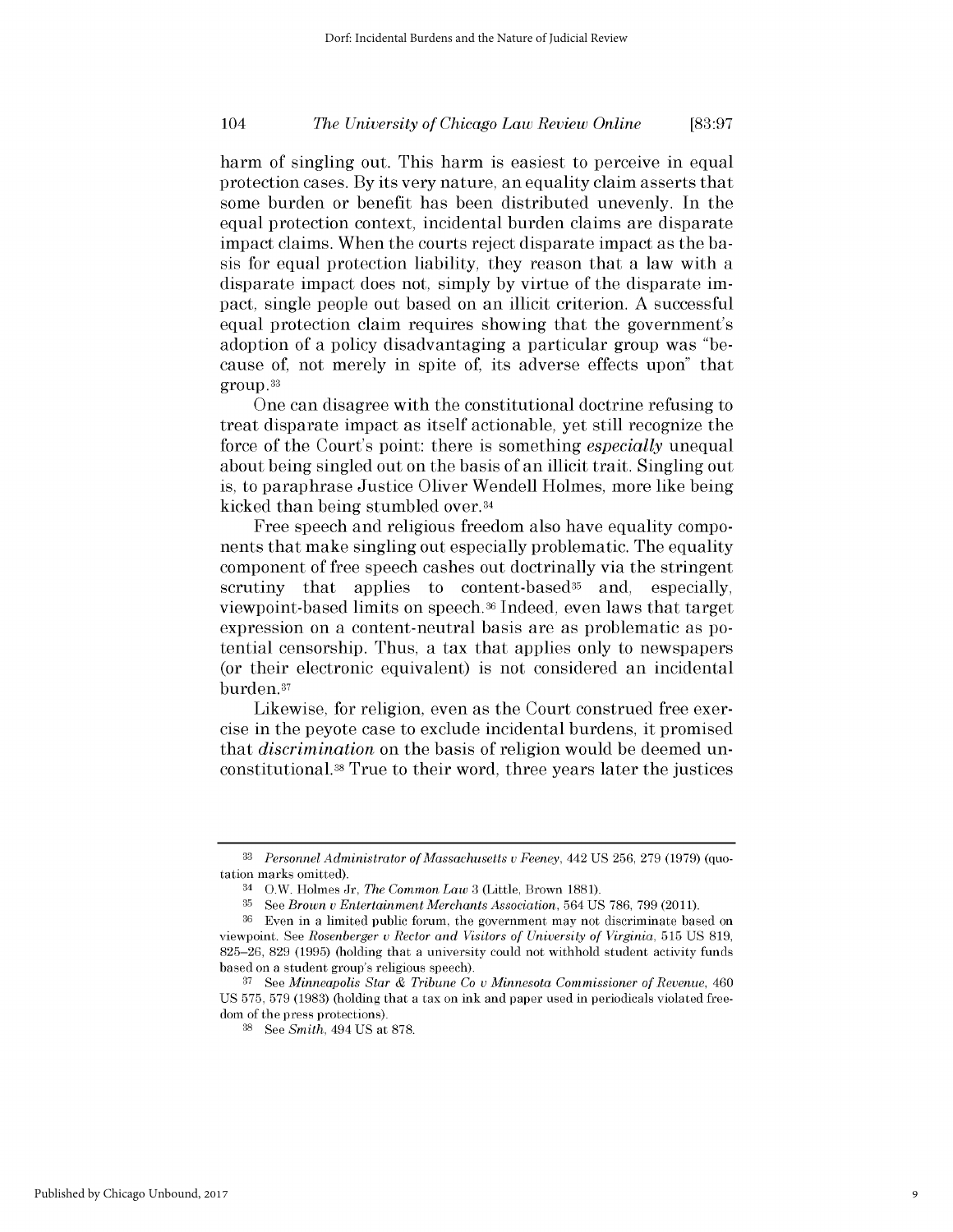unanimously invoked free exercise to invalidate a law that **dis**criminated on religious grounds.39 Despite continuing contestation over numerous questions about the proper scope of religious liberty, there is little doubt that it has a strong equality **compo**nent. The contest is entirely over what *else* religious liberty requires.

### **C.** Singling Out Guns

What about Second Amendment rights? Gun regulation is a wedge issue in contemporary American politics and constitutional law. Gun regulations disproportionately impact "white, male, and rural" 40 Americans who regard such regulations as a targeted attack on their way of life. Yet despite occasional unfortunate political rhetoric that may reflect negative stereotypes of gun owners, <sup>41</sup> Blocher and Miller are surely correct to discount the notion that laws regulating guns can be attributed to "hatred of guns" or **"big**otry" against people who own, possess, or use guns. <sup>42</sup>Indeed, even a gun-rights advocate concedes that many legislators who vote to enact gun control measures do not do so because they "hate guns and gun owners."43

Moreover, even **if** some gun regulations were, in fact, rooted in attitudes nurtured **by** the culture wars, that would only indicate that those regulations might be invalidated on equal protection grounds as based on impermissible "animus."44 Proving that bias against gun owners underwrites gun regulations would hardly show that a *purpose of the Second Amendment is* to protect against animus directed at gun owners in the way that equal

**<sup>39</sup>***Church of the Lukumi Babalu Aye, Inc v City of Hialeah,* **508 US 520,** 523-24 **(1993)** (striking down city ordinances that prohibited animal sacrifice because they targeted members of a Santeria church).

<sup>40</sup>Michael **C.** *Dorf, Identity Politics and the Second Amendment,* **73** Fordham L Rev 549, **552** (2004).

<sup>&</sup>lt;sup>41</sup> See Jeff Zeleny, *Obama Slams Critics on Middle-Class Comments* (NY Times, Apr **11, 2008),** online at http://nyti.ms/2cO983X (visited Sept **17,** 2016) (Perma archive unavailable) (quoting then-Senator Barack Obama stating that "bitter," working class, white voters "cling to guns").

<sup>42</sup>Blocher and Miller, **83 U** Chi L Rev at 346 **&** nn **287-88** (cited in note **1),** citing Nicholas **J.** Johnson, *A Second Amendment Moment: The Constitutional Politics of Gun Control,* **71** Brooklyn L Rev **715, 795 (2005)** (discussing hatred of guns), and quoting David B. Kopel, *The First Amendment Guide to the Second Amendment,* **81** Tenn L Rev 417, 462 (2014).

<sup>43</sup> Kopel, **81** Tenn L Rev at 462 (cited in note 42) (conceding that members of Congress "who hate guns and gun owners" are a "minority").

<sup>44</sup> *Romer v Evans,* **517 US** 620, **632 (1996).** But see id at **652** (Scalia dissenting) (accusing the majority of "tak[ing] sides in the culture wars").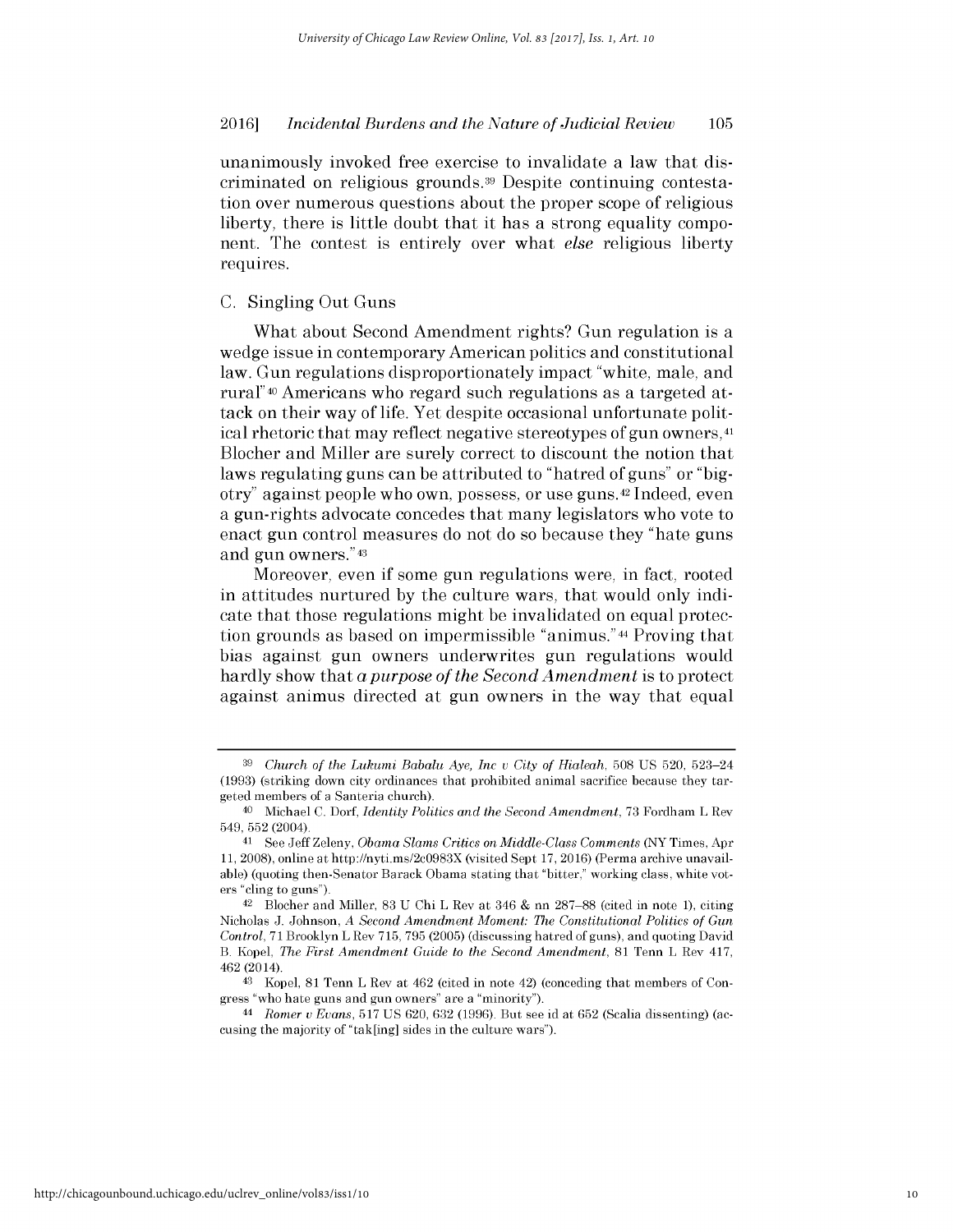# *The University of Chicago Law Review Online* **106 [83:97**

treatment of different viewpoints and religions are among the respective purposes of free speech and free exercise of religion.

Accordingly, Second Amendment rights differ from the rights to equal protection, free speech, and religious freedom. Whereas an equality component of each of the latter three rights justifies treating direct burdens on those rights as more serious than incidental burdens, the Second Amendment lacks an equality component that makes direct burdens on Second Amendment rights inherently more problematic than incidental burdens.

However, it does not follow that incidental burdens on Second Amendment rights must be treated identically to direct burdens. The contrast between equal protection, free speech, religious freedom, and, alternatively, gun rights, shows that direct burdens on the former are extra problematic in a way that direct burdens on gun rights are not; it does not reveal that incidental burdens on gun rights are more problematic than incidental burdens on the other rights.

Contrasting incidental burdens on gun rights with incidental burdens on other rights thus leads to the conclusion that perhaps even direct burdens on Second Amendment rights should be judged under a relatively permissive standard. In contrast with direct burdens on other rights-which pose the special problem of singling out—there is no special problem of singling out guns.

**If** that conclusion is correct, we may have reason to doubt a seemingly central premise of the incipient Second Amendment case law-namely, that Second Amendment rights should be modeled on First Amendment rights. "Throughout the *Heller* majority opinion, the First Amendment is invoked as the gold standard of constitutional interpretation. The Court rejects any argument for construing the Second Amendment that would be rejected **if** applied analogously to the **.** . **.** First Amendment."45 **If** the analogy fails, however, direct burdens on Second Amendment rights could survive when seemingly parallel burdens on First Amendment rights would not.

Consider how such an approach would work in practice. Laws that target speech or religion generally trigger heightened judicial scrutiny regardless of how substantially they burden speech or religion. **By** contrast, **if** targeting is not a special concern of the Second Amendment, then even a law that targets firearms for

<sup>45</sup>Michael **C.** *Dorf, Does Heller Protect a Right to Carry Guns outside the Home?,* **59** Syracuse L Rev **225,** 234 **(2008)** (citation omitted).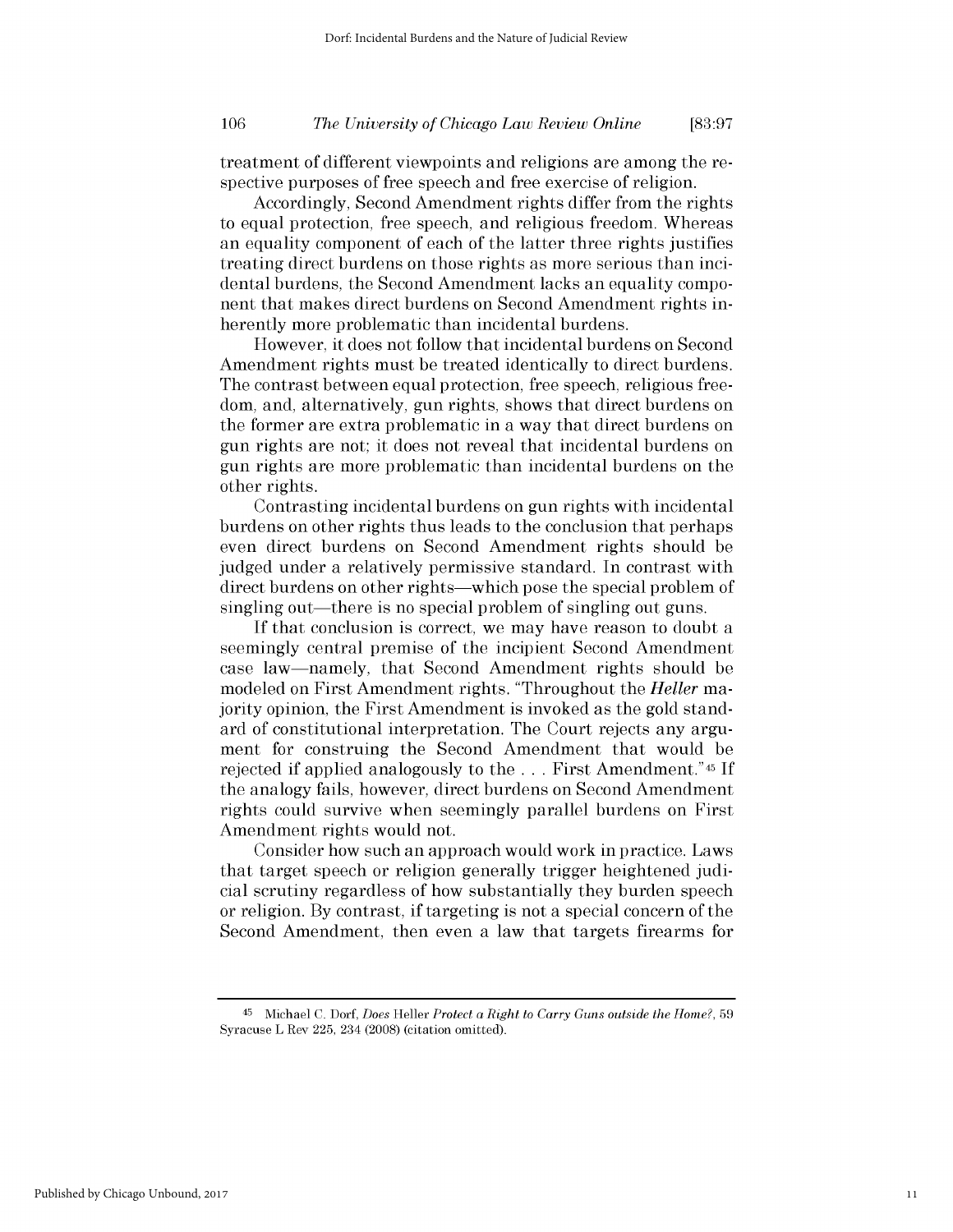regulation would not trigger heightened scrutiny unless it substantially burdened the right to possess firearms. For example, whereas a special tax on the press is presumptively invalid, perhaps a special tax on guns (to fund medical care for victims of gun violence, say) would be valid—indeed, would not even trigger Second Amendment scrutiny—if the tax were not so burdensome as to render guns effectively unavailable for substantial numbers of people.46 **If** singling out guns is different from singling out speech, religion, or some personal characteristic that is problematic as a matter of equal protection, then perhaps Second Amendment doctrine should reflect that fact.

**I** advance this hypothesis tentatively. Maybe there **is** some reason to treat the singling out of guns as problematic. Or maybe the Second Amendment is a kind of structural provision, so that any law targeting guns automatically triggers Second Amendment scrutiny. **If** someone can justify treating direct burdens on Second Amendment rights just like direct burdens on First Amendment and equal protection rights, the courts should pay attention. For now, though, Blocher and Miller have called attention to the need for such a justification.

# III. WHERE **DOES ONE** LAW **END AND** THE **NEXT ONE BEGIN?**

Professors Blocher and Miller implicitly raise another issue with implications beyond the Second Amendment or incidental burdens more generally. **By** calling attention to the possibility that the application of the general common law of negligence or property to a case involving firearms could implicate the Second Amendment, Blocher and Miller reveal a gap in the conventional account of constitutional adjudication. We think we know what we mean when we say that a law is unconstitutional, but pressing harder reveals confusion and uncertainty about what we mean **by** "a law."

### **A.** As-Applied Targeting

The problem is not limited to common-law cases. Consider the Supreme Court's 2010 decision in *Holder v Humanitarian*

<sup>46</sup> For present purposes, it is not necessary to **be** more specific about what regulations would or would not cross this threshold. One approach could model the test after the "undue burden" standard in the abortion context. **See** *Whole Woman's Health V Hellerstedt,* **136 S** Ct **2292, 2309** (2016) (noting that in evaluating abortion restrictions, courts should "consider the burdens a law imposes on abortion access together with the benefits those laws confer").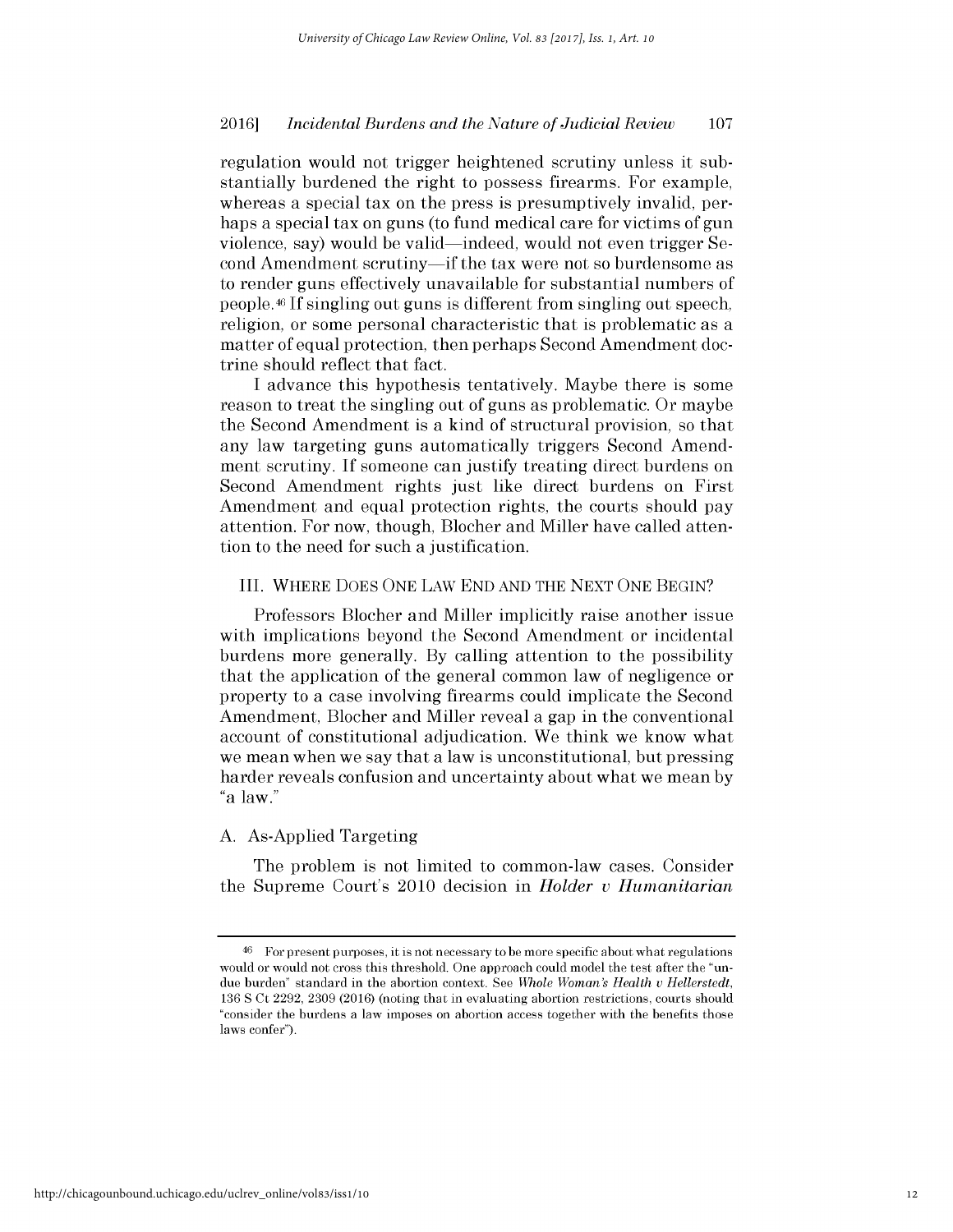# *The University of Chicago Law Review Online* **108 [83:97**

*Law Project47* ("HLP"). Because that ruling ultimately *upheld the* application of a federal law forbidding material support for terrorism to organizations that sought to provide groups deemed terrorists with training in how to advance their causes peacefully,<sup>48</sup> civil libertarians criticized it as insufficiently protective of speech.49 Yet before its speech-restrictive conclusion, Chief Justice John Roberts made an analytical move that has potentially far-reaching, speech-protective implications in distinguishing between content-based restrictions on speech and mere incidental burdens. He wrote for the Court:

The Government argues that [the material aid statute] should **[ ]** receive intermediate scrutiny because it *generally* functions as a regulation of conduct. That argument runs headlong into a number of our precedents, most prominently *Cohen v. California.* [That case] also involved a generally applicable regulation of conduct, barring breaches of the peace. But when Cohen was convicted for wearing a jacket bearing [the phrase "fuck the draft"], we **did** not apply [intermediate scrutiny]. Instead, we recognized that the generally applicable law was directed at Cohen because of what his speech communicated-he violated the breach of the peace statute because of the offensive content of his particular message. We accordingly applied more rigorous scrutiny and reversed his conviction.50

No justice dissented from this view in *HLP.* The dissenters thought the law content-based as applied, but they thought that it failed strict scrutiny.51 The justices unanimously adopted an asapplied approach to defining content-based regulations.52 Yet absent further clarification, that approach is **highly** problematic.

Imagine a statute that makes someone guilty of murder **if** he "intentionally causes the death of another human being without justification or excuse." Suppose that a mob boss is accused of murdering a rival **by** instructing his henchman as follows: "Make

<sup>47</sup>**561 US 1 (2010).**

<sup>48</sup>**Id** at **7-8,** 40.

<sup>49</sup>**See** generally, for example, Robert William Canoy Jr, Note, *Think before You Speak:* Holderv. Humanitarian Law Project-The *Terrorists StoleMy Freedom of Speech!,* **31** Miss Coll L Rev **155** (2012).

**<sup>50</sup>***HLP,* **561 US** at **27-28** (citations omitted). **See** also *Cohen u California,* 403 **US 15, 16 (1971).**

**<sup>51</sup>***HLP,* **561 US** at 41 (Breyer dissenting).

**<sup>52</sup>**See id at **27-28;** id at 41 (Breyer dissenting).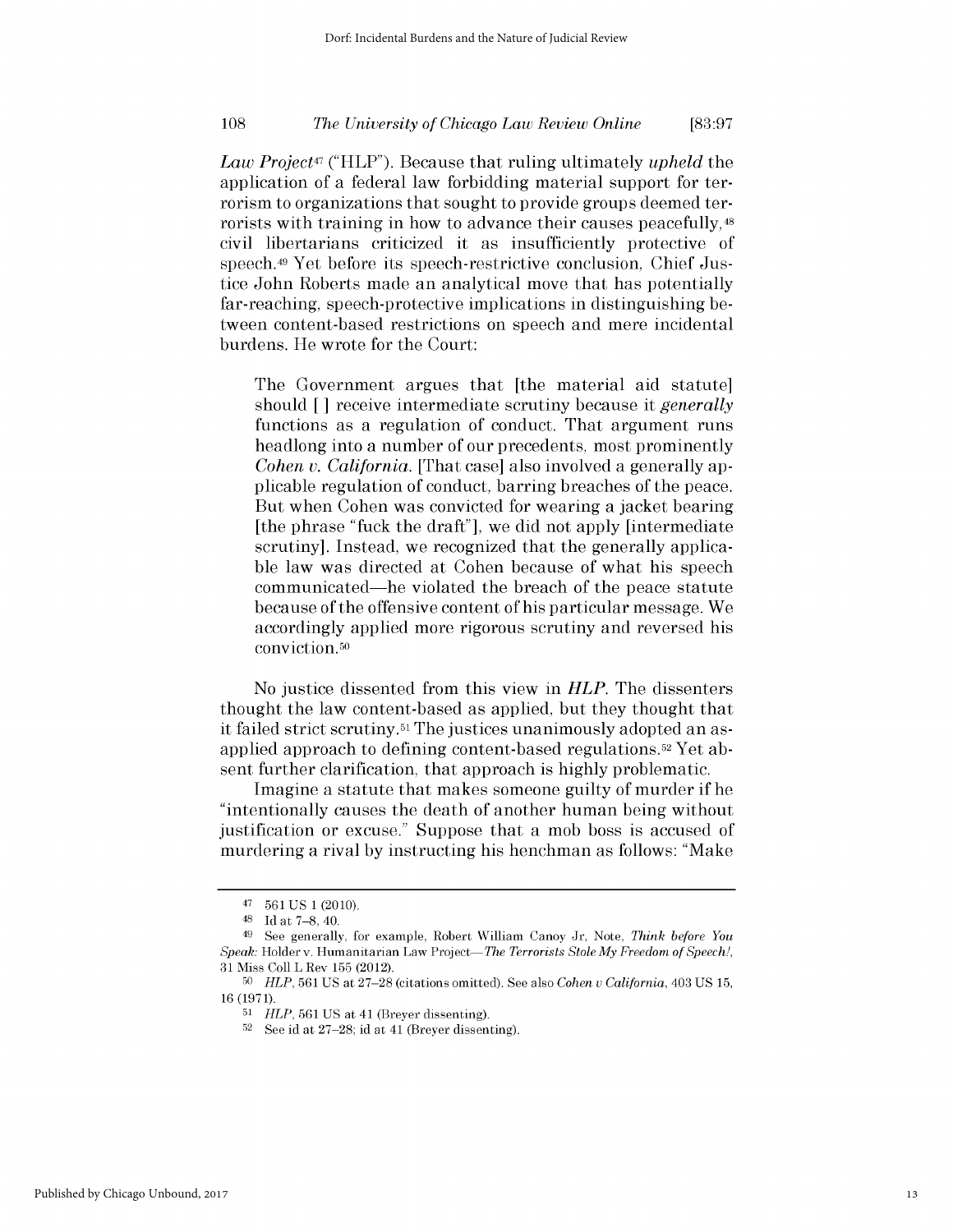sure that Eddie sleeps with the fishes." The henchman then kills Eddie and dumps his body in the river. Does the mob boss have a free speech defense to murder? Under the *HLP* formulation, apparently so: the murder law may be described as directed at the conduct of murder, but *as applied* to the mob boss, the conduct triggering coverage under the statute consists of communicating a message. It seems wrong to subject the murder law to strict scrutiny, yet the unanimous agreement that the application of the material support statute as applied in *HLP is* content-based logically entails strict scrutiny in the prosecution of the mob boss for murder as well.

Can we avoid that implication? The murder law will undoubtedly survive strict scrutiny, so perhaps there is ultimately no harm in subjecting it to strict scrutiny. But this response misses the point. Suppose that the mob boss orders his henchman to commit a less serious offense, such as selling a small quantity of marijuana. It is not obvious that our drug laws could survive strict scrutiny, because they arguably do more harm than good (in creating a black market, fostering violence, discouraging addiction treatment, and so forth). There is a potential floodgates problem here, but even **if** no flood of litigation would arise from generalizing the *HLP* approach, there is also a conceptual problem. Whether the charge is murder or marijuana trafficking, it seems mistaken to say that the mob boss has even a prima facie free speech defense.

### B. Other Free Speech Analogies

Free speech doctrine provides another potential escape. Perhaps any crime committed via a speech act would fall within the unprotected category of speech identified in *Giboney v Empire Storage & Ice Co.53As* elaborated in *United States v Stevens,54that* category consists of "speech integral to criminal conduct."55 Yet this escape is only partial. It deprives the mob boss of his free speech defense to criminal charges but leaves him with such a defense to civil liability **if** he gives instructions to his henchman to commit tortious but noncriminal acts. That too does not seem like an appropriate case for even a prima facie free speech defense.

**<sup>53</sup>336 US** 490 (1949).

<sup>54 559</sup> US 460 (2010).

**<sup>55</sup>Id** at 468, citing *Giboney,* 336 **US** at 498. **See** also generally Eugene Volokh, *The "Speech Integral to Criminal Conduct" Exception, 101* Cornell L Rev **981** (2016).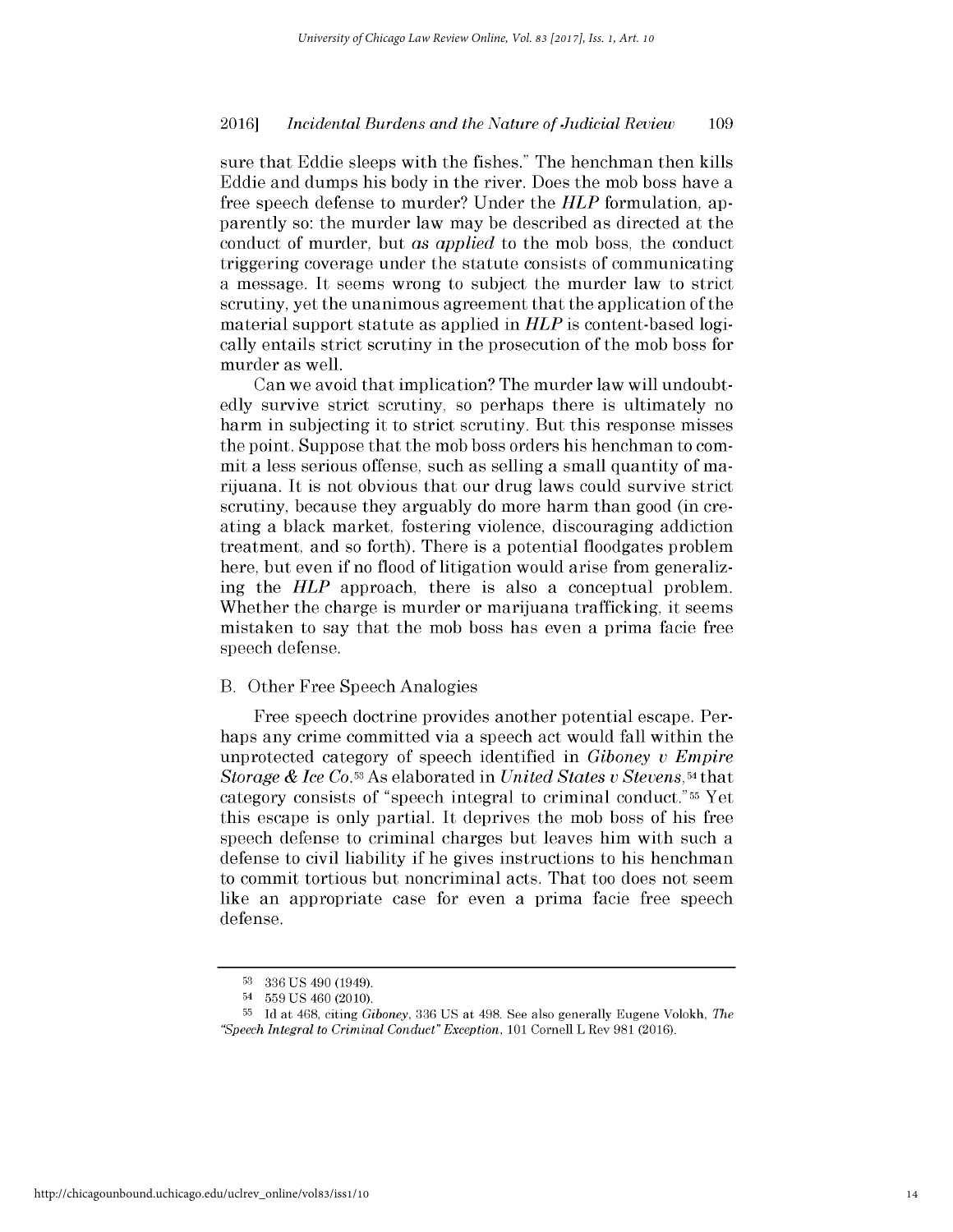*The University of Chicago Law Review Online* **110 [83:97**

At the same time, however, for the sorts of reasons one might think it plausible to apply Second Amendment scrutiny in some of the common-law cases Blocher and Miller identify, First Amendment scrutiny in *HLP* itself seems right. Nor is the case unique.

Suppose a state university adopts a rule forbidding students, staff, and faculty members from storing explicitly sexual computer image files on university-owned servers, even **if** the images are not legally obscene. Now suppose the rule is successfully challenged on free speech grounds, so the university changes its policy. It adopts a broader policy forbidding "misuse of university property" and disciplines students, staff, and faculty members for storing even nonobscene pornography on the university servers under the broader policy. Perhaps the image-specific policy should have been upheld, but **if** it is invalid on free speech grounds, it is difficult to see why the application of the more broadly worded misuse rule would be permissible-even **if** the misuse rule were not specifically adopted for the purpose of circumventing free speech limits. After all, the application of the rule in the particular case is surely targeted at expression, just as in *HLP.*

We appear to have a genuine puzzle. Sometimes the application of a general rule or policy to particular conduct that appears to be the exercise of a right can be fairly characterized as targeted at the right, while sometimes it cannot or should not be so characterized. How do we know when to draw one rather than the other conclusion?

### **C.** From Rights to Laws

Blocher and Miller make progress on that question with respect to the Second Amendment **by** focusing on the various purposes that the Amendment might serve. They offer a *rights-side* solution. In so doing, they join good company. Other scholars have similarly shown how rights do not merely operate as trumps or shields against any and all laws. For example, Professor Richard Fallon has shown how facial challenges are much more common than official doctrine recognizes.56 Professor Matthew Adler has

**<sup>56</sup>**Richard H. Fallon Jr, *Fact and Fiction about Facial Challenges, 99* CalL Rev **915,** 942-45 (2011).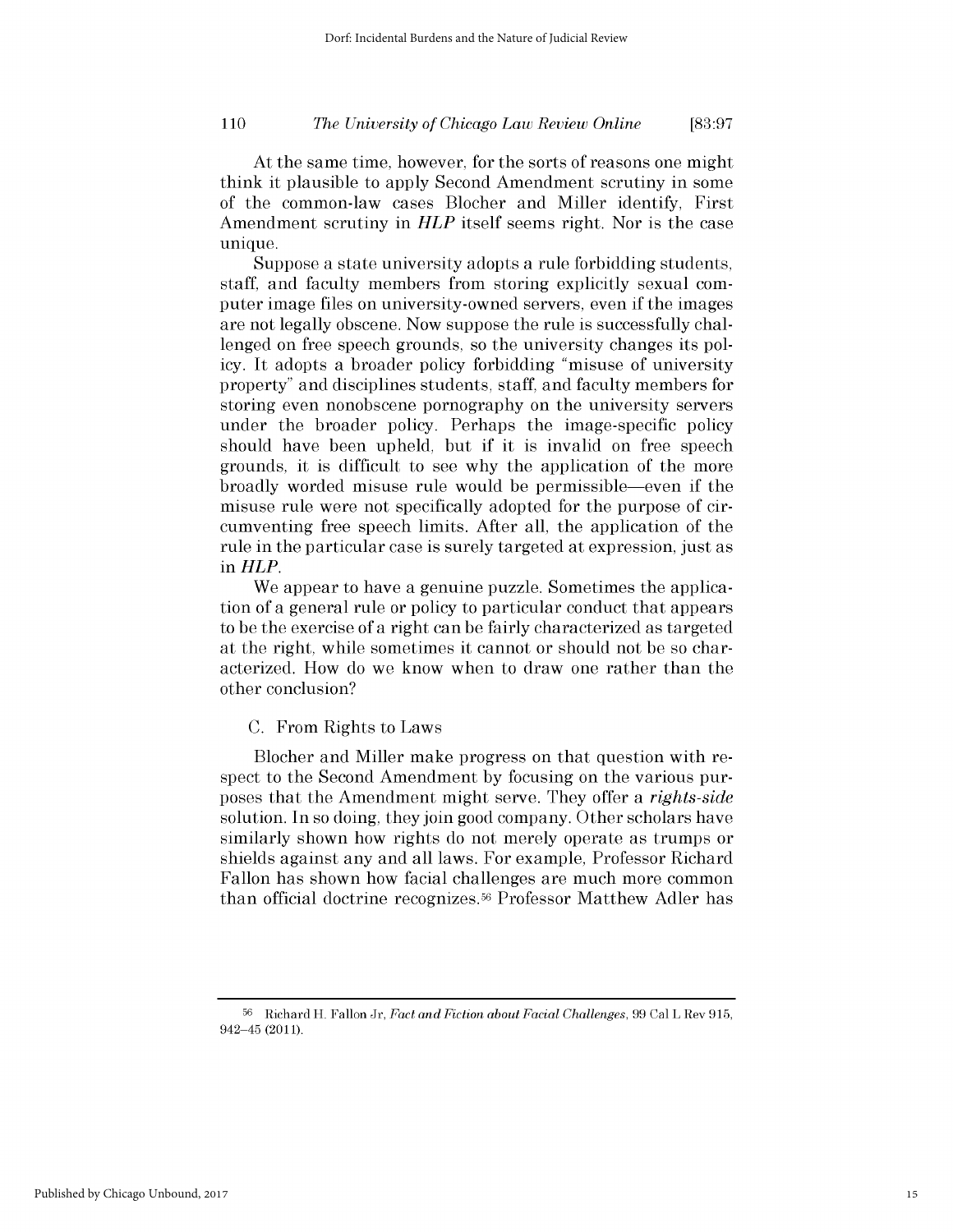demonstrated the pervasiveness of rule dependence in our constitutional law.57 Professor Ashutosh Bhagwat has gone so far as to characterize the notion of rights as freestanding trumps or shields as a "myth." 58 Blocher and Miller make an important contribution to the rights-side literature, but implicitly they also point the way toward a different path: a *law-side* solution.

Consider an analogy. For millennia philosophers and, more recently, neuroscientists have struggled with the mind-body problem: How does insensate matter in the brain give rise to consciousness? Perhaps the inquiry is backwards. It takes the material world as given, in no need of explanation, and consciousness as mysterious. Yet, as philosopher Colin McGinn notes, we know what consciousness is because we experience consciousness **di**rectly; we *are* consciousness. Using a distinction drawn **by** Bertrand Russell, McGinn says we have "knowledge **by** acquaintance" with consciousness, rather than the mere "knowledge **by** description" that we have of the material world. 9 Our *perceptions* of the material world through our senses are knowledge **by** acquaintance, but our inferences about the material world itself provide indirect, propositional knowledge. Reversed in this way, the puzzle remains. We still do not know how the brain produces the mind, and maybe, as McGinn also argues, we can never know, $60$ but once we turn away from mind and back to the material world, we realize how little we understand about it. What is the relation between *the laws* of nature and nature itself? Do these laws merely describe the patterns we observe in the material world or do they in some sense *cause* the material world to conform to those laws? **If** the latter, how? Once we realize how little we understand about causation in the material world itself, we may see the mindbody problem as merely one of many puzzles about how causation works in the physical world.

Something similar occurs in the legal literature on rights and laws. Fallon, Adler, and Bhagwat all think that the core puzzle **is** our misunderstanding of what rights are. **If** only we come to see that rights generally are, in Adler's phrase, "rule-dependent,"61 we will give up the myth of rights as trumps or shields and come to see them for what they really are. But in following that course,

**<sup>57</sup>** Matthew **D.** Adler, *Rights against Rules: The Moral Structure of American Constitutional Law,* **97** Mich L Rev **1, 3-6 (1998).**

**<sup>58</sup>**Ashutosh Bhagwat, *The Myth of Rights: The Purposes andLimits of Constitutional Rights* 1-2 (Oxford 2010).

**<sup>59</sup>**Colin McGinn, *Consciousness and Its Objects* **6** (Clarendon 2004).

**<sup>60</sup>See** id at 12.

**<sup>61</sup>See** Adler, **97** Mich L Rev at 45 (cited in note **57).**